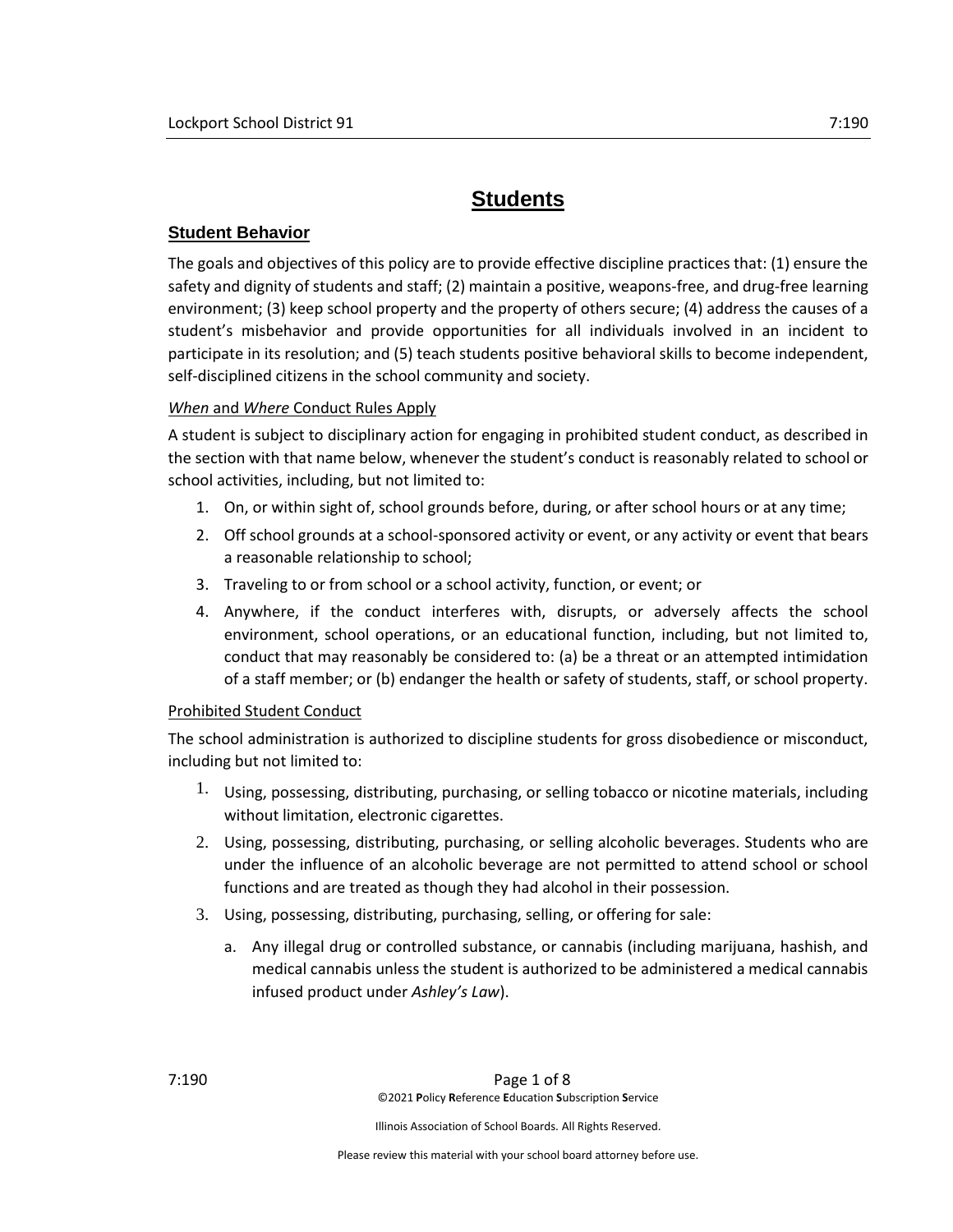- b. Any anabolic steroid unless it is being administered in accordance with a physician's or licensed practitioner's prescription.
- c. Any performance-enhancing substance on the Illinois High School Association's most current banned substance list unless administered in accordance with a physician's or licensed practitioner's prescription.
- d. Any prescription drug when not prescribed for the student by a physician or licensed practitioner, or when used in a manner inconsistent with the prescription or prescribing physician's or licensed practitioner's instructions. The use or possession of medical cannabis, even by a student for whom medical cannabis has been prescribed, is prohibited unless the student is authorized to be administered a medical cannabis infused product under *Ashley's Law*.
- e. Any inhalant, regardless of whether it contains an illegal drug or controlled substance: (a) that a student believes is, or represents to be capable of, causing intoxication, hallucination, excitement, or dulling of the brain or nervous system; or (b) about which the student engaged in behavior that would lead a reasonable person to believe that the student intended the inhalant to cause intoxication, hallucination, excitement, or dulling of the brain or nervous system. The prohibition in this section does not apply to a student's use of asthma or other legally prescribed inhalant medications.
- f. Any substance inhaled, injected, smoked, consumed, or otherwise ingested or absorbed with the intention of causing a physiological or psychological change in the body, including without limitation, pure caffeine in tablet or powdered form.
- g. *Look-alike* or counterfeit drugs, including a substance that is not prohibited by this policy, but one: (a) that a student believes to be, or represents to be, an illegal drug, controlled substance, or other substance that is prohibited by this policy; or (b) about which a student engaged in behavior that would lead a reasonable person to believe that the student expressly or impliedly represented to be an illegal drug, controlled substance, or other substance that is prohibited by this policy.
- h. Drug paraphernalia, including devices that are or can be used to: (a) ingest, inhale, or inject cannabis or controlled substances into the body; and (b) grow, process, store, or conceal cannabis or controlled substances.

Students who are under the influence of any prohibited substance are not permitted to attend school or school functions and are treated as though they had the prohibited substance, as applicable, in their possession.

- 4. Using, possessing, controlling, or transferring a *weapon* as that term is defined in the **Weapons** section of this policy, or violating the **Weapons** section of this policy.
- 5. Using or possessing an electronic paging device. Using a cellular telephone, video recording device, personal digital assistant (PDA), or other electronic device in any manner that disrupts the educational environment or violates the rights of others, including using the device to take

7:190 Page 2 of 8 ©2021 **P**olicy **R**eference **E**ducation **S**ubscription **S**ervice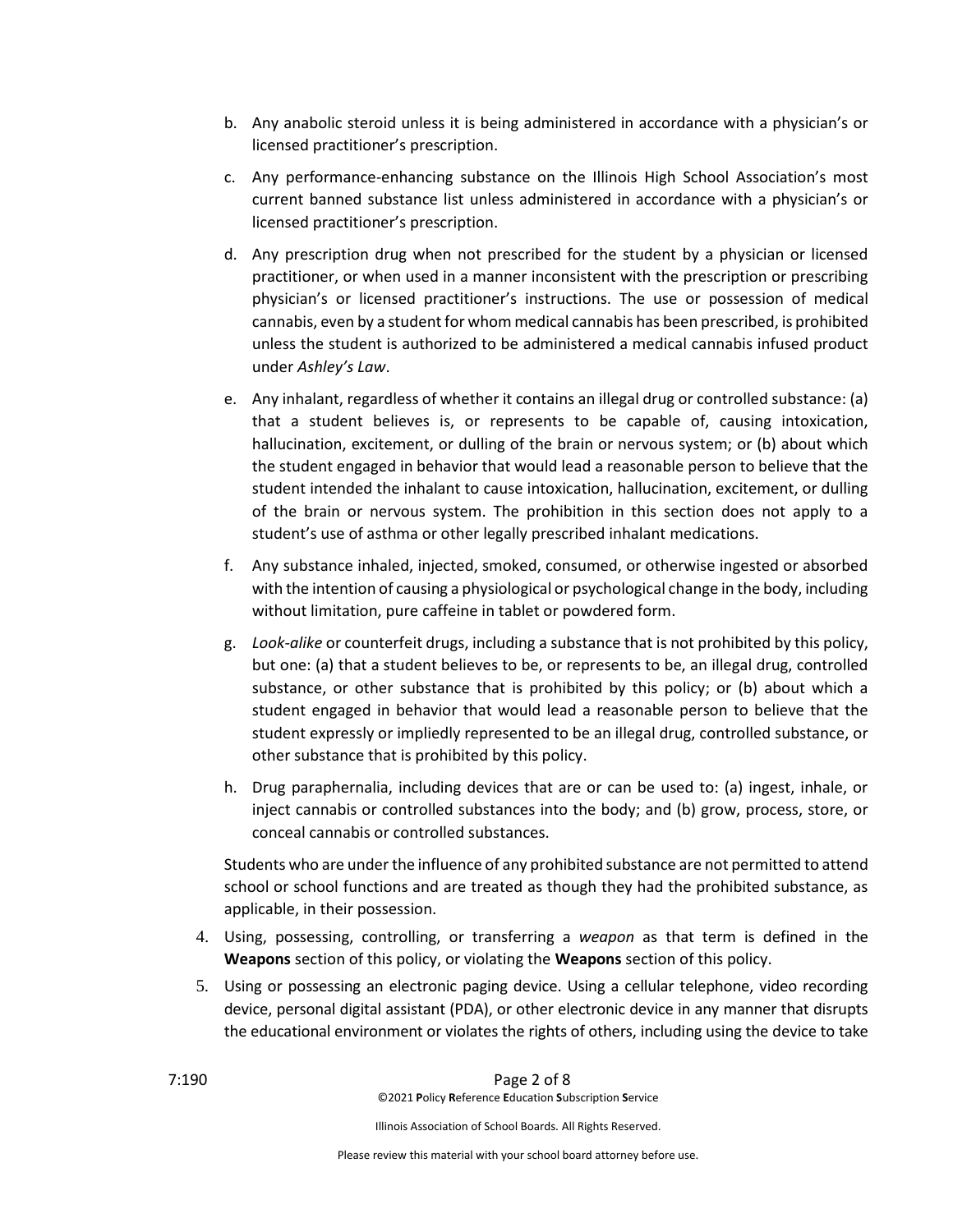photographs in locker rooms or bathrooms, cheat, or otherwise violate student conduct rules. Prohibited conduct specifically includes, without limitation, creating, sending, sharing, viewing, receiving, or possessing an indecent visual depiction of oneself or another person through the use of a computer, electronic communication device, or cellular phone. Unless otherwise banned under this policy or by the Building Principal, all electronic devices must be kept powered-off or silenced and out-of-sight during the regular school day unless: (a) the supervising teacher grants permission; (b) use of the device is provided in a student's individualized education program (IEP); (c) it is used during the student's lunch period, or (d) it is needed in an emergency that threatens the safety of students, staff, or other individuals.

- 6. Using or possessing a laser pointer unless under a staff member's direct supervision and in the context of instruction.
- 7. Disobeying rules of student conduct or directives from staff members or school officials. Examples of disobeying staff directives include refusing a District staff member's request to stop, present school identification, or submit to a search.
- 8. Engaging in academic dishonesty, including cheating, intentionally plagiarizing, wrongfully giving or receiving help during an academic examination, altering report cards, and wrongfully obtaining test copies or scores.
- 9. Engaging in hazing or any kind of bullying or aggressive behavior that does physical or psychological harm to a staff person or another student, or urging other students to engage in such conduct. Prohibited conduct specifically includes, without limitation, any use of violence, intimidation, force, noise, coercion, threats, stalking, harassment, sexual harassment, public humiliation, theft or destruction of property, retaliation, hazing, bullying, bullying using a school computer or a school computer network, or other comparable conduct.
- 10. Engaging in any sexual activity, including without limitation, offensive touching, sexual harassment, indecent exposure (including mooning), and sexual assault. This does not include the non-disruptive: (a) expression of gender or sexual orientation or preference, or (b) display of affection during non-instructional time.
- 11. Teen dating violence, as described in Board policy 7:185, *Teen Dating Violence Prohibited*.
- 12. Causing or attempting to cause damage to, or stealing or attempting to steal, school property or another person's personal property.
- 13. Entering school property or a school facility without proper authorization.
- 14. In the absence of a reasonable belief that an emergency exists, calling emergency responders (such as calling 911); signaling or setting off alarms or signals indicating the presence of an emergency; or indicating the presence of a bomb or explosive device on school grounds, school bus, or at any school activity.
- 15. Being absent without a recognized excuse; State law and School Board policy regarding truancy control will be used with chronic and habitual truants.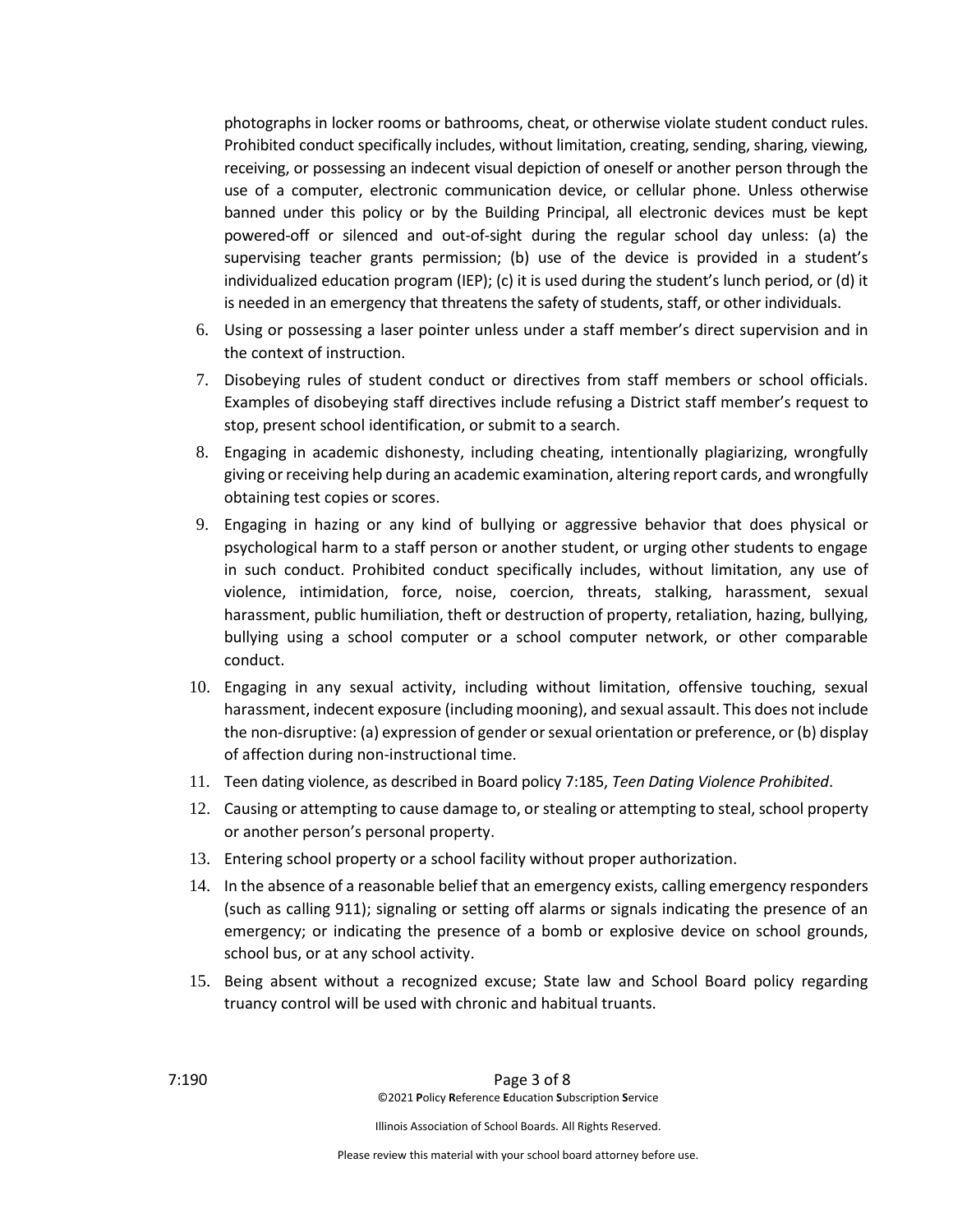- 16. Being involved with any public school fraternity, sorority, or secret society, by: (a) being a member; (b) promising to join; (c) pledging to become a member; or (d) soliciting any other person to join, promise to join, or be pledged to become a member.
- 17. Being involved in gangs or gang-related activities, including displaying gang symbols or paraphernalia.
- 18. Violating any criminal law, including but not limited to, assault, battery, arson, theft, gambling, eavesdropping, vandalism, and hazing.
- 19. Making an explicit threat on an Internet website against a school employee, a student, or any school-related personnel if the Internet website through which the threat was made is a site that was accessible within the school at the time the threat was made or was available to third parties who worked or studied within the school grounds at the time the threat was made, and the threat could be reasonably interpreted as threatening to the safety and security of the threatened individual because of his or her duties or employment status or status as a student inside the school.
- 20. Operating an unmanned aircraft system (UAS) or drone for any purpose on school grounds or at any school event unless granted permission by the Superintendent or designee.
- 21. Engaging in any activity, on or off campus, that interferes with, disrupts, or adversely affects the school environment, school operations, or an educational function, including but not limited to, conduct that may reasonably be considered to: (a) be a threat or an attempted intimidation of a staff member; or (b) endanger the health or safety of students, staff, or school property.

For purposes of this policy, the term *possession* includes having control, custody, or care, currently or in the past, of an object or substance, including situations in which the item is: (a) on the student's person; (b) contained in another item belonging to, or under the control of, the student, such as in the student's clothing, backpack, or automobile; (c) in a school's student locker, desk, or other school property; or (d) at any location on school property or at a school-sponsored event.

Efforts, including the use of positive interventions and supports, shall be made to deter students, while at school or a school-related event, from engaging in aggressive behavior that may reasonably produce physical or psychological harm to someone else. The Superintendent or designee shall ensure that the parent/guardian of a student who engages in aggressive behavior is notified of the incident. The failure to provide such notification does not limit the Board's authority to impose discipline, including suspension or expulsion, for such behavior.

No disciplinary action shall be taken against any student that is based totally or in part on the refusal of the student's parent/guardian to administer or consent to the administration of psychotropic or psychostimulant medication to the student.

# Disciplinary Measures

School officials shall limit the number and duration of expulsions and out-of-school suspensions to the greatest extent practicable, and, where practicable and reasonable, shall consider forms of nonexclusionary discipline before using out-of-school suspensions or expulsions. School personnel shall

7:190 Page 4 of 8 ©2021 **P**olicy **R**eference **E**ducation **S**ubscription **S**ervice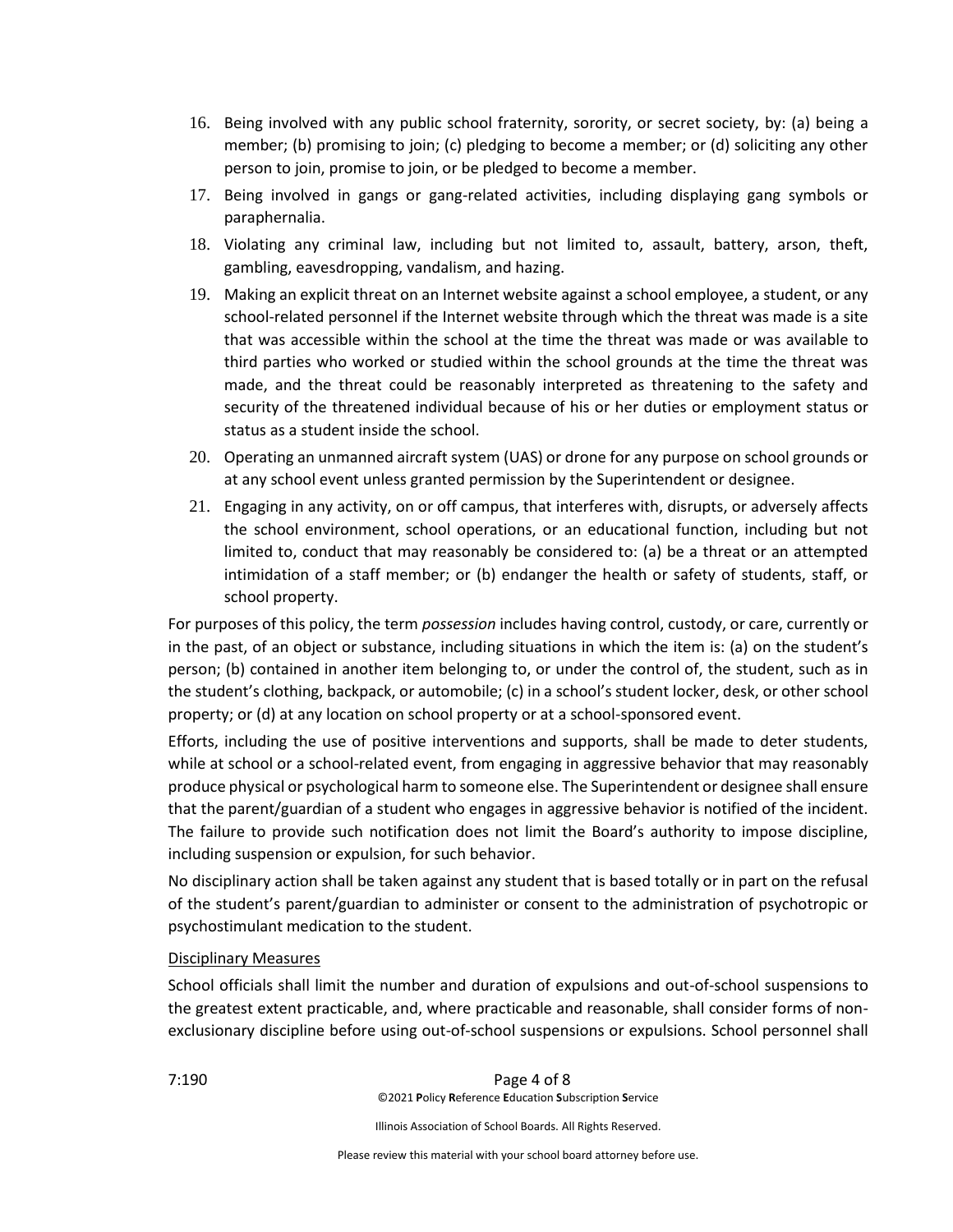not advise or encourage students to drop out voluntarily due to behavioral or academic difficulties. Potential disciplinary measures include, without limitation, any of the following:

- 1. Notifying parent(s)/guardian(s).
- 2. Disciplinary conference.
- 3. Withholding of privileges.
- 4. Temporary removal from the classroom.
- 5. Return of property or restitution for lost, stolen, or damaged property.
- 6. In-school suspension. The Building Principal or designee shall ensure that the student is properly supervised.
- 7. After-school study or Saturday study provided the student's parent/guardian has been notified. If transportation arrangements cannot be agreed upon, an alternative disciplinary measure must be used. The student must be supervised by the detaining teacher or the Building Principal or designee.
- 8. Community service with local public and nonprofit agencies that enhances community efforts to meet human, educational, environmental, or public safety needs. The District will not provide transportation. School administration shall use this option only as an alternative to another disciplinary measure, giving the student and/or parent/guardian the choice.
- 9. Seizure of contraband; confiscation and temporary retention of personal property that was used to violate this policy or school disciplinary rules.
- 10. Suspension of bus riding privileges in accordance with Board policy 7:220, *Bus Conduct*.
- 11. Out-of-school suspension from school and all school activities in accordance with Board policy 7:200, *Suspension Procedures*. A student who has been suspended may also be restricted from being on school grounds and at school activities.
- 12. Expulsion from school and all school activities for a definite time period not to exceed two calendar years in accordance with Board policy 7:210, *Expulsion Procedures*. A student who has been expelled may also be restricted from being on school grounds and at school activities.
- 13. Transfer to an alternative program if the student is expelled or otherwise qualifies for the transfer under State law. The transfer shall be in the manner provided in Article 13A or 13B of the School Code.
- 14. Notifying juvenile authorities or other law enforcement whenever the conduct involves criminal activity, including but not limited to, illegal drugs (controlled substances), *look-alikes*, alcohol, or weapons or in other circumstances as authorized by the reciprocal reporting agreement between the District and local law enforcement agencies.

The above list of disciplinary measures is a range of options that will not always be applicable in every case. In some circumstances, it may not be possible to avoid suspending or expelling a student because behavioral interventions, other than a suspension and expulsion, will not be appropriate and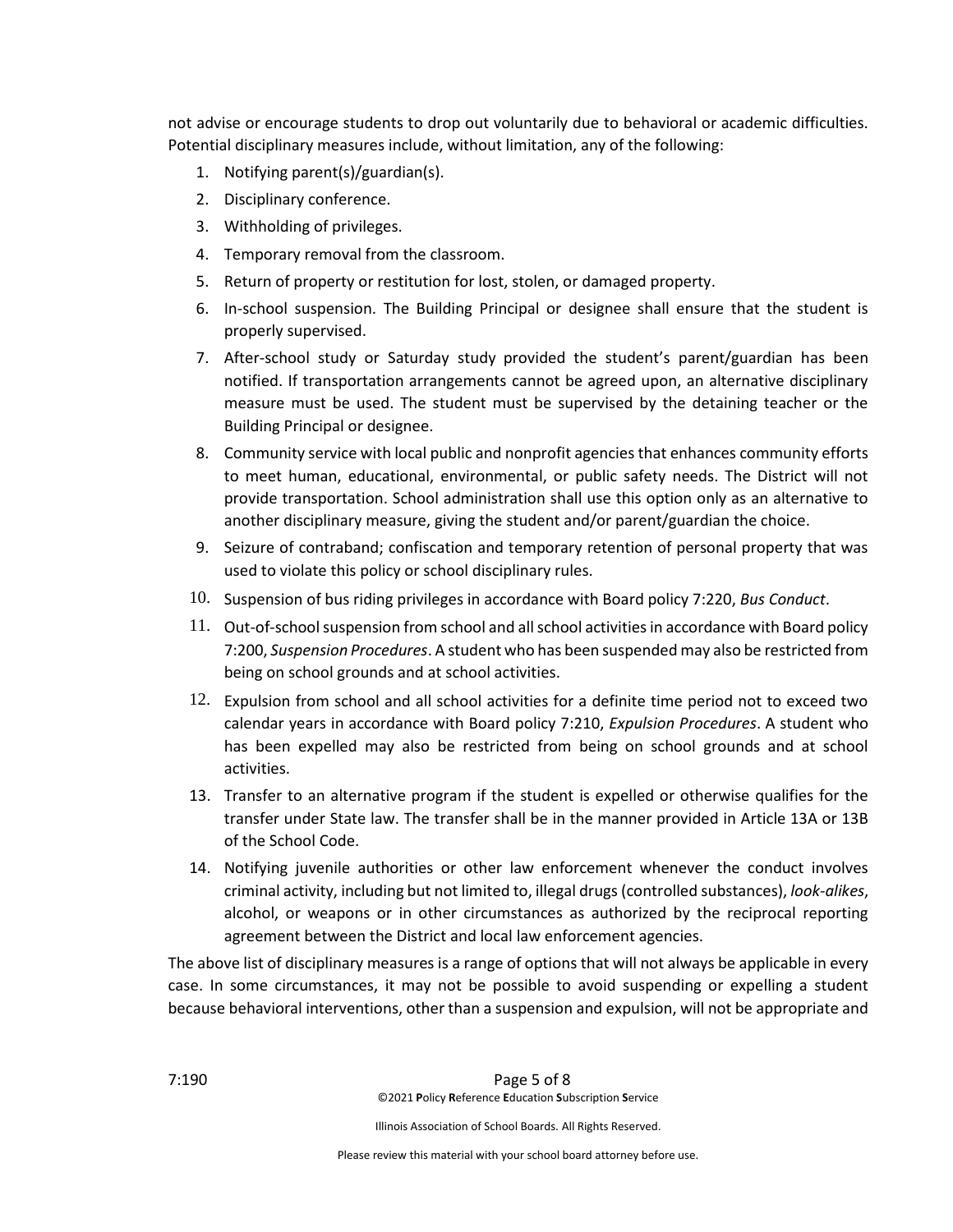available, and the only reasonable and practical way to resolve the threat and/or address the disruption is a suspension or expulsion.

Corporal punishment is prohibited. *Corporal punishment* is defined as slapping, paddling, or prolonged maintenance of students in physically painful positions, or intentional infliction of bodily harm. Corporal punishment does not include reasonable force as needed to maintain safety for students, staff, or other persons, or for the purpose of self-defense or defense of property.

### Isolated Time Out, Time Out, and Physical Restraint

Neither isolated time out, time out, nor physical restraint shall be used to discipline or punish a student. These methods are only authorized for use as permitted in 105 ILCS 5/10-20.33, State Board of Education rules (23 Ill.Admin.Code §§ 1.280, 1.285), and the District's procedure(s).

### Weapons

A student who is determined to have brought one of the following objects to school, any schoolsponsored activity or event, or any activity or event that bears a reasonable relationship to school shall be expelled for a period of at least one calendar year but not more than two calendar years:

- 1. A *firearm*, meaning any gun, rifle, shotgun, or weapon as defined by Section 921 of Title 18 of the United States Code (18 U.S.C. § 921), firearm as defined in Section 1.1 of the Firearm Owners Identification Card Act (430 ILCS 65/), or firearm as defined in Section 24-1 of the Criminal Code of 1961 (720 ILCS 5/24-1).
- 2. A knife, brass knuckles, or other knuckle weapon regardless of its composition, a billy club, or any other object if used or attempted to be used to cause bodily harm, including *look-alikes* of any *firearm* as defined above.

The expulsion requirement under either paragraph one or two above may be modified by the Superintendent, and the Superintendent's determination may be modified by the Board on a caseby-case basis. The Superintendent or designee may grant an exception to this policy, upon the prior request of an adult supervisor, for students in theatre, cooking, ROTC, martial arts, and similar programs, whether or not school-sponsored, provided the item is not equipped, nor intended, to do bodily harm.

This policy's prohibitions concerning weapons apply regardless of whether: (1) a student is licensed to carry a concealed firearm, or (2) the Board permits visitors, who are licensed to carry a concealed firearm, to store a firearm in a locked vehicle in a school parking area.

#### Re-Engagement of Returning Students

The Superintendent or designee shall maintain a process to facilitate the re-engagement of students who are returning from an out-of-school suspension, expulsion, or an alternative school setting. The goal of re-engagement shall be to support the student's ability to be successful in school following a period of exclusionary discipline and shall include the opportunity for students who have been suspended to complete or make up work for equivalent academic credit.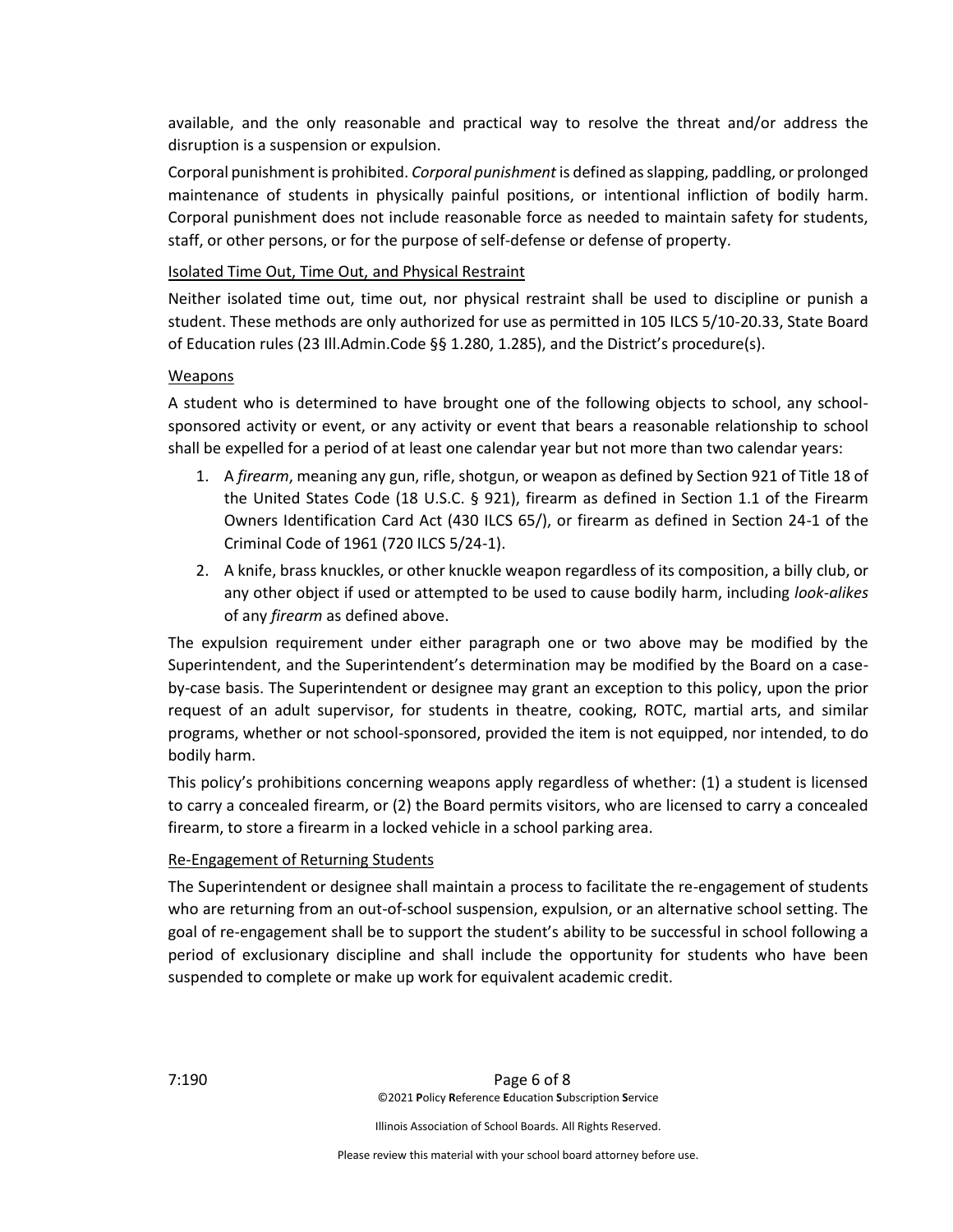#### Required Notices

A school staff member shall immediately notify the office of the Building Principal in the event that he or she: (1) observes any person in possession of a firearm on or around school grounds; however, such action may be delayed if immediate notice would endanger students under his or her supervision, (2) observes or has reason to suspect that any person on school grounds is or was involved in a drug-related incident, or (3) observes a battery committed against any staff member. Upon receiving such a report, the Building Principal or designee shall immediately notify the local law enforcement agency, Ill. Dept. of State Police (ISP), and any involved student's parent/guardian. *School grounds* includes modes of transportation to school activities and any public way within 1000 feet of the school, as well as school property itself.

#### Delegation of Authority

Each teacher, and any other school personnel when students are under his or her charge, is authorized to impose any disciplinary measure, other than suspension, expulsion, corporal punishment, or inschool suspension, that is appropriate and in accordance with the policies and rules on student discipline. Teachers, other certificated [licensed] educational employees, and other persons providing a related service for or with respect to a student, may use reasonable force as needed to maintain safety for other students, school personnel, or other persons, or for the purpose of self-defense or defense of property. Teachers may temporarily remove students from a classroom for disruptive behavior.

The Superintendent, Building Principal, Assistant Building Principal, or Dean of Students is authorized to impose the same disciplinary measures as teachers and may suspend students guilty of gross disobedience or misconduct from school (including all school functions) and from riding the school bus, up to ten consecutive school days, provided the appropriate procedures are followed. The Board may suspend a student from riding the bus in excess of ten school days for safety reasons.

#### Student Handbook

The Superintendent, with input from the parent-teacher advisory committee, shall prepare disciplinary rules implementing the District's disciplinary policies. These disciplinary rules shall be presented annually to the Board for its review and approval.

A student handbook, including the District disciplinary policies and rules, shall be distributed to the students' parents/guardians within 15 days of the beginning of the school year or a student's enrollment.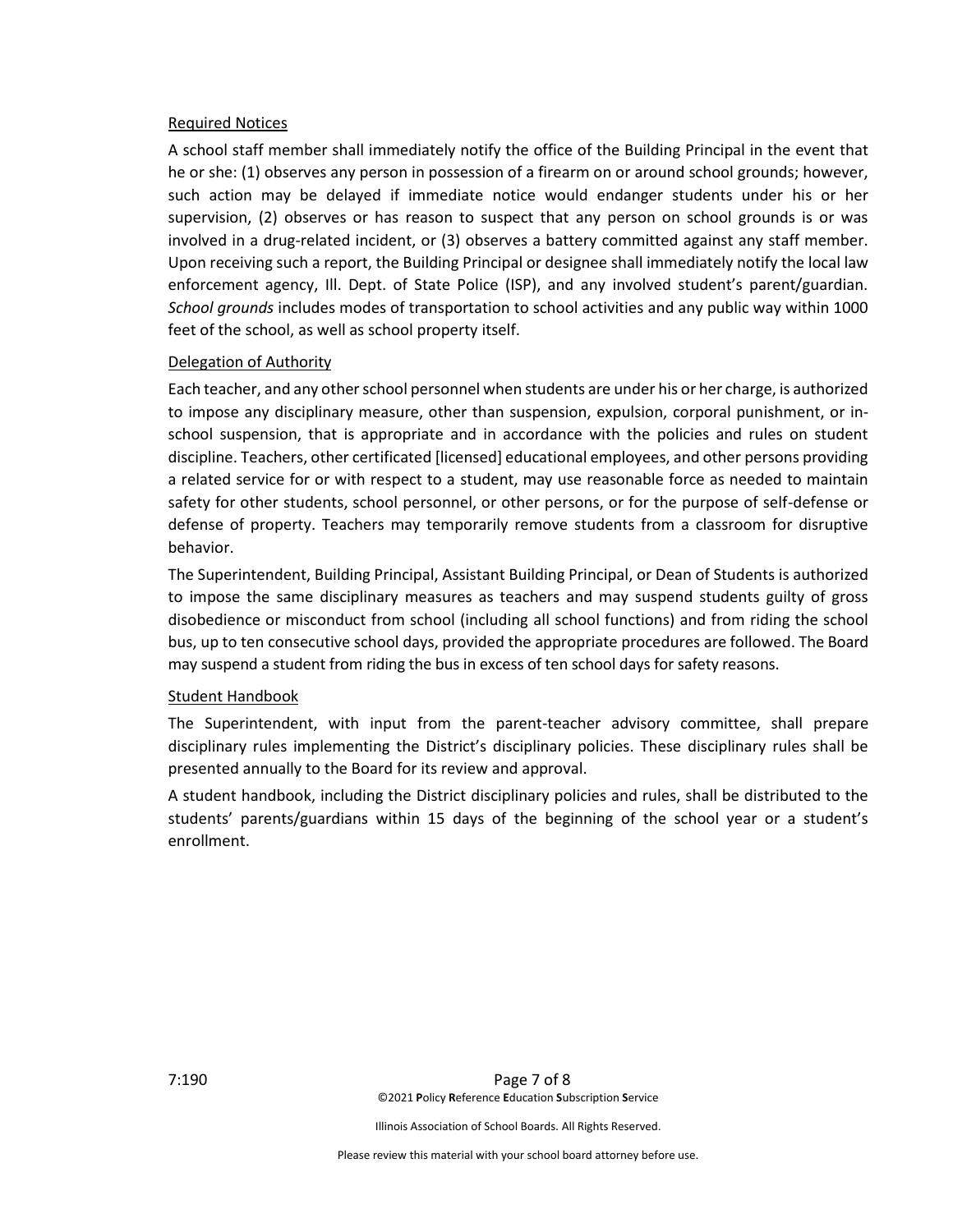Incorporated

by Reference: 7:190-AP4 (Use of Isolated Time Out, Time Out, and Physical Restraint)

LEGAL REF.: 20 U.S.C. §6081, Pro-Children Act of 1994.

20 U.S.C. §7961 et seq., Gun Free Schools Act.

- 105 ILCS 5/10-20.5b, 5/10-20.14, 5/10-20.28, 5/10-20.36, 5/10-21.7, 5/10-21.10, 5/10-22.6, 5/10-27.1A, 5/10-27.1B, 5/22-33, 5/24-24, 5/26-12, 5/27-23.7, and 5/31-3.
- 105 ILCS 110/3.10, Critical Health Problems and Comprehensive Health Education Act.

410 ILCS 130/, Compassionate Use of Medical Cannabis Pilot Program.

410 ILCS 647/, Powdered Caffeine Control and Education Act.

430 ILCS 66/, Firearm Concealed Carry Act.

23 Ill.Admin.Code §§ 1.280, 1.285.

CROSS REF.: 2:150 (Committees), 2:240 (Board Policy Development), 5:230 (Maintaining Student Discipline), 6:110 (Programs for Students At Risk of Academic Failure and/or Dropping Out of School and Graduation Incentives Program), 7:70 (Attendance and Truancy), 7:130 (Student Rights and Responsibilities), 7:140 (Search and Seizure), 7:150 (Agency and Police Interviews), 7:160 (Student Appearance), 7:170 (Vandalism), 7:180 (Prevention of and Response to Bullying, Intimidation, and Harassment), 7:185 (Teen Dating Violence Prohibited), 7:200 (Suspension Procedures), 7:210 (Expulsion Procedures), 7:220 (Bus Conduct), 7:230 (Misconduct by Students with Disabilities), 7:240 (Conduct Code for Participants in Extracurricular Activities), 7:270 (Administering Medicines to Students), 7:310 (Restrictions on Publications; Elementary Schools), 7:315 (Restrictions on Publications; High Schools), 8:30 (Visitors to and Conduct on School Property)

ADOPTED: February 2022

7:190 Page 8 of 8 ©2021 **P**olicy **R**eference **E**ducation **S**ubscription **S**ervice

Illinois Association of School Boards. All Rights Reserved.

Please review this material with your school board attorney before use.